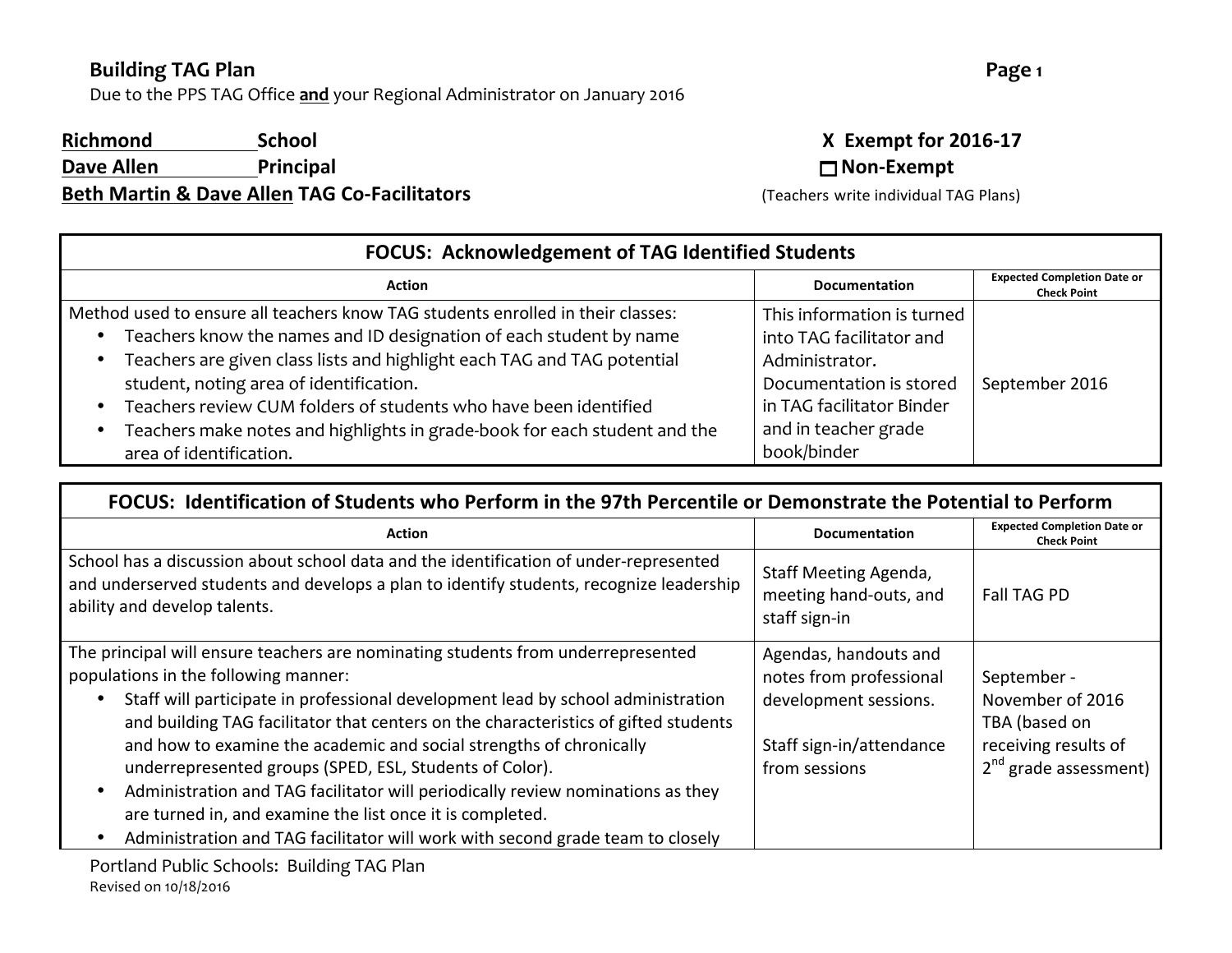| analyze the intellectual screening scores of all students, especially those students<br>who belong to one or more of the underrepresented groups listed above.                                                                                                                                                                                                                                                                                                                                                                                                                                                                                                                                                                          | Notes taken by<br>administration and TAG<br>facilitator kept in TAG<br>binder.                                         | September -<br>November of 2016<br>TBA (based on<br>receiving results of<br>2 <sup>nd</sup> grade assessment) |
|-----------------------------------------------------------------------------------------------------------------------------------------------------------------------------------------------------------------------------------------------------------------------------------------------------------------------------------------------------------------------------------------------------------------------------------------------------------------------------------------------------------------------------------------------------------------------------------------------------------------------------------------------------------------------------------------------------------------------------------------|------------------------------------------------------------------------------------------------------------------------|---------------------------------------------------------------------------------------------------------------|
| Our school will use the following observation tools and/or data in the TAG identification<br>process:<br>Staff will work towards nominating students from underrepresented populations in<br>the following manner:<br>Being familiar with the characteristics to notice a student who should be<br>nominated<br>Encouraging staff, including ESL and Special Ed. Staff, at staff mtgs. to<br>nominate students from underrepresented populations.<br>Review with staff the attributes of Gifted English Language Learners<br>$\bullet$<br>Pre-Screening Checklists<br>$\bullet$<br>Attributes of Talented and Gifted Learners checklist (ESL Teacher)<br>DRAs, PPS literacy Profiles, SBAC data (grades 4 and 5)<br><b>Work Samples</b> | Teachers will meet in<br>grade level teams to<br>discuss this work. Grade-<br>level team minutes will be<br>collected. | September-<br>November of 2016                                                                                |
| The building will use the following procedures throughout the ID process:<br>Administration and TAG facilitator will review the ID process with staff and make<br>$\bullet$<br>all necessary forms available<br>Host a meeting in the fall of 2016/2017 for parents interested in learning more<br>about the Identification process. Go over all necessary paperwork and detail the<br>timeline.<br>Make IDPF forms available in the office, on the TAG bulletin board, and on the<br>Richmond School website.<br>Work with teachers to ensure proper completion of the IDPF forms, including<br>collection of appropriate work samples, advocacy and test history portion.                                                             | Tag facilitator records of<br>meetings, check-lists, and<br>actions                                                    | September-<br>November of 2016<br>(On-going)                                                                  |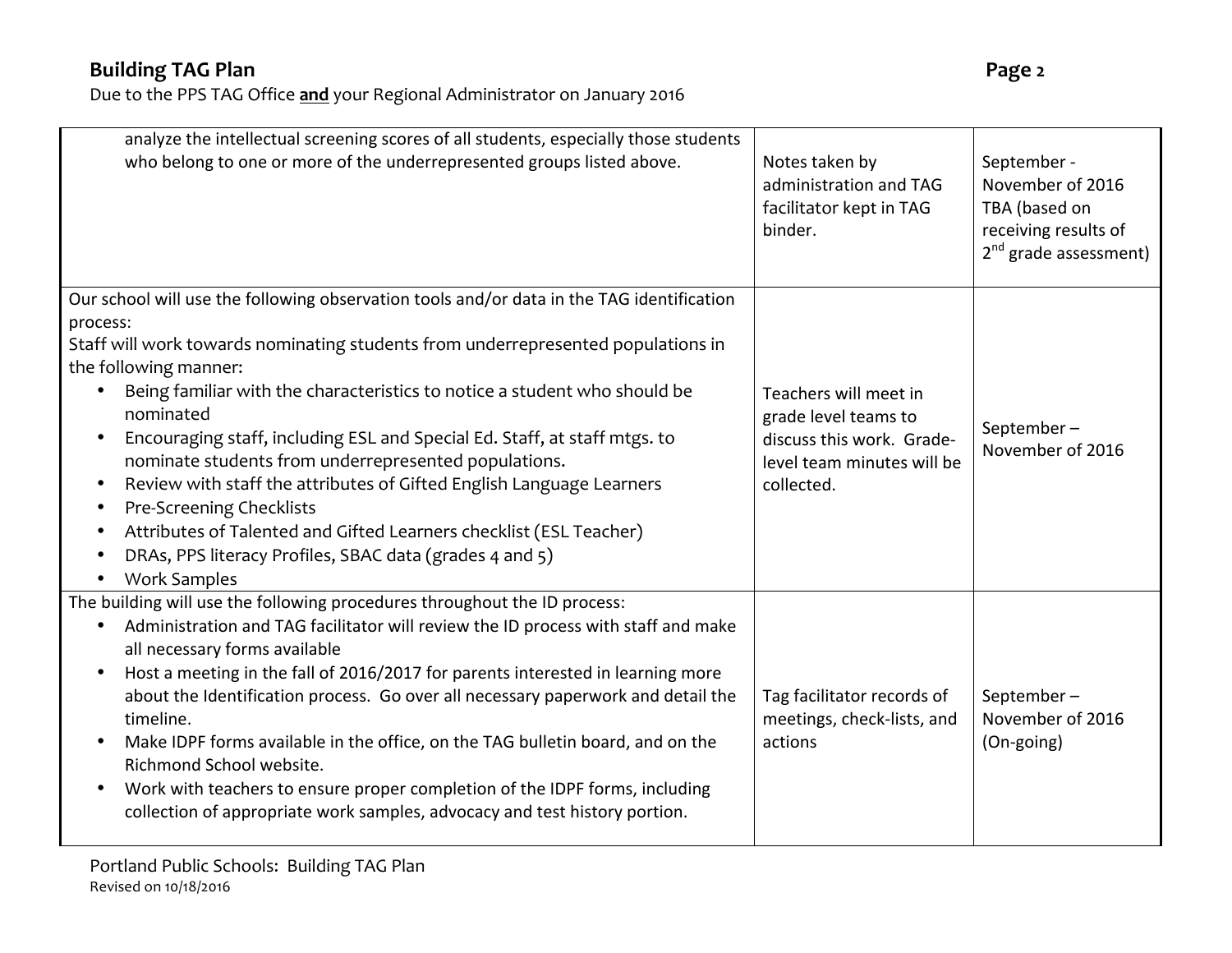| Send Parent/Student surveys home for all identified TAG students. Make sure |  |
|-----------------------------------------------------------------------------|--|
| TAG list matches with Cum. files.                                           |  |
|                                                                             |  |

| <b>FOCUS: TAG Services</b>                                                                                                                                                                                                                                                                                                                                                                                                                                                                                                                                                                                                                                                                                                                                                                                                                                                                                    |                                                                                                                                                                                                                                                         |                                                          |  |
|---------------------------------------------------------------------------------------------------------------------------------------------------------------------------------------------------------------------------------------------------------------------------------------------------------------------------------------------------------------------------------------------------------------------------------------------------------------------------------------------------------------------------------------------------------------------------------------------------------------------------------------------------------------------------------------------------------------------------------------------------------------------------------------------------------------------------------------------------------------------------------------------------------------|---------------------------------------------------------------------------------------------------------------------------------------------------------------------------------------------------------------------------------------------------------|----------------------------------------------------------|--|
| <b>Action</b>                                                                                                                                                                                                                                                                                                                                                                                                                                                                                                                                                                                                                                                                                                                                                                                                                                                                                                 | <b>Documentation</b>                                                                                                                                                                                                                                    | <b>Expected Completion Date or</b><br><b>Check Point</b> |  |
| Differentiation strategies:<br>Flexible grouping within classrooms and grade-levels: Some examples - leveled<br>literacy groups used in the classroom, leveled reading groups used in Japanese<br>classrooms (walk-to-read), math groups with varied degree of problems (varying<br>the level of rigor and challenge)<br>Compacting Curriculum - The nature of our immersion program requires teachers<br>to comptact curriculum. Teachers regularly combine several lessons into a more<br>complex, multi-step learning experience.<br>Tiered Lessons - teachers provide multiple access points to match student<br>background knowledge.<br>Higher Level Questioning Strategies-Bloom's Taxonomy and Rigor and Relevance<br>Framework.<br>Teachers align lessons with CCSS to emphasize depth and complexity.                                                                                               | Discussion at staff<br>meetings, grade-level<br>meetings.<br>Classroom observation<br>Teacher plan-book or<br>folder, notes from team<br>meetings, teacher grade<br>book.<br>Teachers will record data<br>measuring benchmarks in<br>math and literacy. | On-Going                                                 |  |
| familiar with the Rigor and Relevance Framework and will aim to provide<br>$\bullet$<br>instructional opportunities that are grounded in moving students from acquiring<br>new information to analyzing and applying their learning. Students might be<br>given "real-world problems" to wrestle with, a chance to provide solutions to a<br>school or community based challenge, or the opportunity to use newly acquired<br>skills in math or the sciences to do independent work.<br>Focusing on teaching the whole child/offering students a diverse and rich<br>educational experience. Some examples: Independent project work (developing<br>researching and presentation skills, as well as opportunity to pursue individual<br>interest), hands-on science experiences, fine arts integrated into the classroom,<br>battle of books, student council, student mediators, book buddies/shared reading |                                                                                                                                                                                                                                                         |                                                          |  |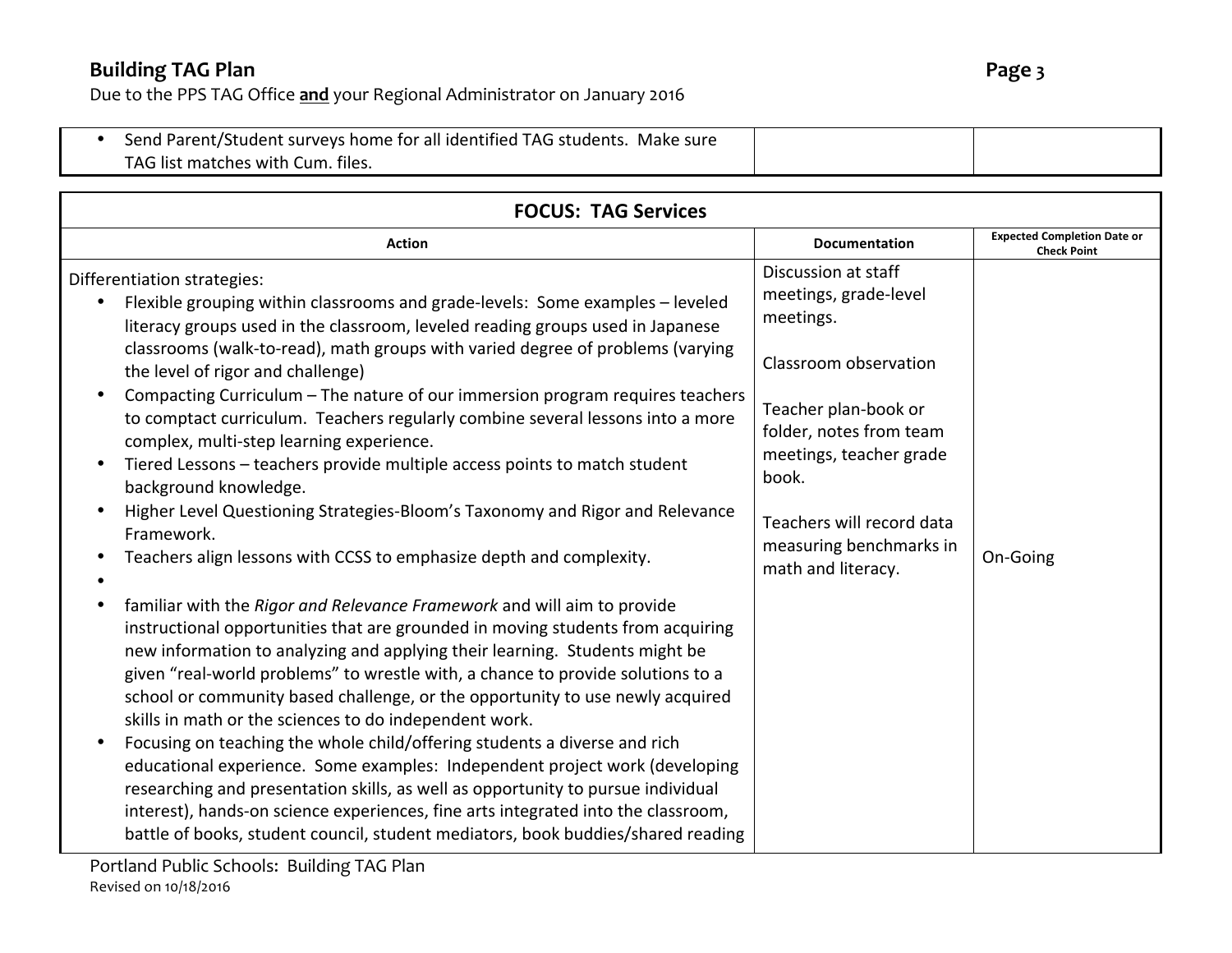| across grade-levels.<br>Pre-Assessment and on-going formative assessments or assessments for learning:<br>Pre-assessments for units or course of study<br>KWL (What is known, Want to know, What we learn)<br>Observation, notes, on-going feedback<br>Reading - pre-assessment from Scott Foresman Reading program<br>Math, Science, and Social studies - pre-assessment from units of study<br>Use of district and state rubrics (in writing and speaking) to provide on-going<br>feedback to students<br>Pk-2 grade teachers use DIBELS, easyCBM, and district literacy assessment data to<br>inform instruction.<br>Grade level or school-wide structures in place that offer rigorous coursework at the<br>appropriate rate and level are:<br>The nature of our Japanese Immersion program provides a rigorous structure,<br>anchored by intensive and comprehensive Japanese language instruction<br>throughout K-5 grades.<br>Flexible grouping within classes and grade-to-grade available (Groupings are<br>determined after reviewing assessments from previous year and pre-<br>assessments)<br>Teachers do further differentiation, including tiered lessons, cluster grouping,<br>and high level questioning strategies in all content areas. Utilizing Bloom's<br>Taxonomy (Creating, Evaluating, Analyzing, Applying, Understanding, and<br>remembering) | Minutes from team<br>meetings where TAG<br>groupings and strategies<br>are discussed.<br><b>Classroom Observations</b> |  |
|-------------------------------------------------------------------------------------------------------------------------------------------------------------------------------------------------------------------------------------------------------------------------------------------------------------------------------------------------------------------------------------------------------------------------------------------------------------------------------------------------------------------------------------------------------------------------------------------------------------------------------------------------------------------------------------------------------------------------------------------------------------------------------------------------------------------------------------------------------------------------------------------------------------------------------------------------------------------------------------------------------------------------------------------------------------------------------------------------------------------------------------------------------------------------------------------------------------------------------------------------------------------------------------------------------------------------------------------------------------------------|------------------------------------------------------------------------------------------------------------------------|--|
|                                                                                                                                                                                                                                                                                                                                                                                                                                                                                                                                                                                                                                                                                                                                                                                                                                                                                                                                                                                                                                                                                                                                                                                                                                                                                                                                                                         |                                                                                                                        |  |
| Formal/Informal assessments are both formative and summative. Teachers<br>work collaboratively in grade level groups to analyze student data and share<br>feedback with parents and students.                                                                                                                                                                                                                                                                                                                                                                                                                                                                                                                                                                                                                                                                                                                                                                                                                                                                                                                                                                                                                                                                                                                                                                           |                                                                                                                        |  |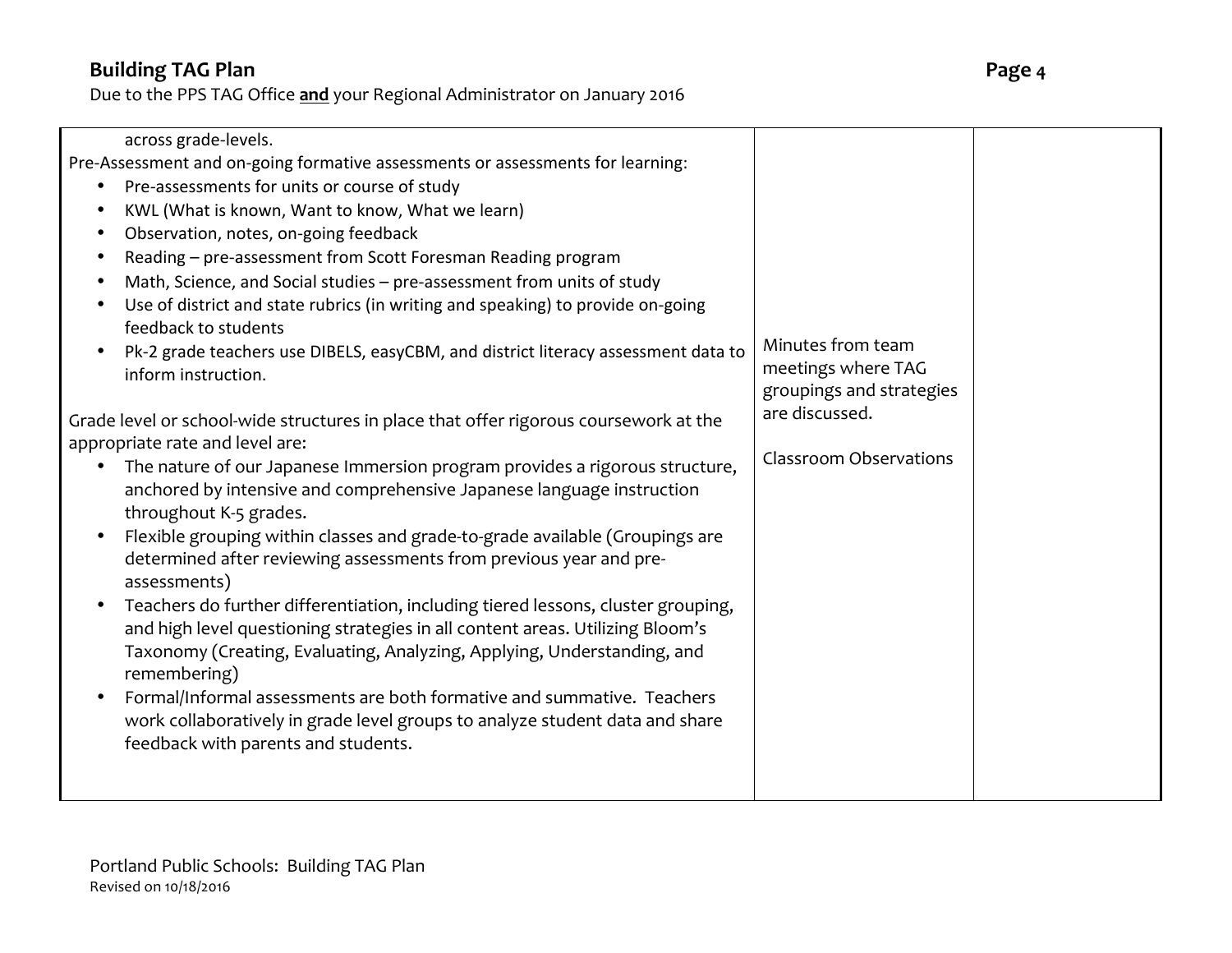| We determine whether a student needs acceleration in the following way:<br>• Teachers will use assessment data (pre-assessments, on-going formative<br>assessments, SBAC, and post assessments), student self-assessments, student<br>interest, and work samples to best determine whether a student needs<br>acceleration.<br>Teachers will use appropriate rubrics and scoring guides to accurately assess<br>$\bullet$<br>student work, determining a base level of knowledge, the present level of<br>proficiency and whether a student is capable to learn at an accelerated pace.<br>Grade level meetings where teachers can discuss assessment results and on-<br>$\bullet$<br>going work in acceleration. | Teacher grade book or<br>student file with scores<br>for pre/post assessments<br>and work samples           | On-Going            |
|-------------------------------------------------------------------------------------------------------------------------------------------------------------------------------------------------------------------------------------------------------------------------------------------------------------------------------------------------------------------------------------------------------------------------------------------------------------------------------------------------------------------------------------------------------------------------------------------------------------------------------------------------------------------------------------------------------------------|-------------------------------------------------------------------------------------------------------------|---------------------|
| Teachers will have on-going conversation with students and families to help identify<br>student interest and what motivates them.                                                                                                                                                                                                                                                                                                                                                                                                                                                                                                                                                                                 |                                                                                                             |                     |
| Our process for using data to measure the growth of our TAG students is:<br>On-going: Teachers and grade-level teams use data from a variety of formative<br>$\bullet$<br>and summative assessments to consistently monitor instructional practices.<br>We use this information in the following way:<br>Meetings or planning times are devoted to developing common TAG<br>$\bullet$<br>strategies/lessons for use with the high level learners - consistency within the<br>grade levels.                                                                                                                                                                                                                        | Agendas and minutes<br>from team meetings<br>where TAG student<br>performance is discussed                  | Throughout the year |
| If a student requires a course beyond what is typically available for that grade or<br>subject area, that student can access this course or experience in the following ways:<br>Teacher will differentiate as needed to meet the instructional needs of<br>students by compacting curriculum. Teachers will offer independent projects<br>on similar or related topics, opportunity to assist or lead group work.<br>Teachers will use pre-assessment data to implement cross-grade instructional<br>groups (especially in the area of reading and Japanese Language) to meet the<br>rate and level of students.<br>Teachers will direct students and families to appropriate on-line resources.                 | Fall Survey, Parent-<br>Teacher Conferences,<br>and on-going<br>communication between<br>families and staff | Fall 2016/On-going  |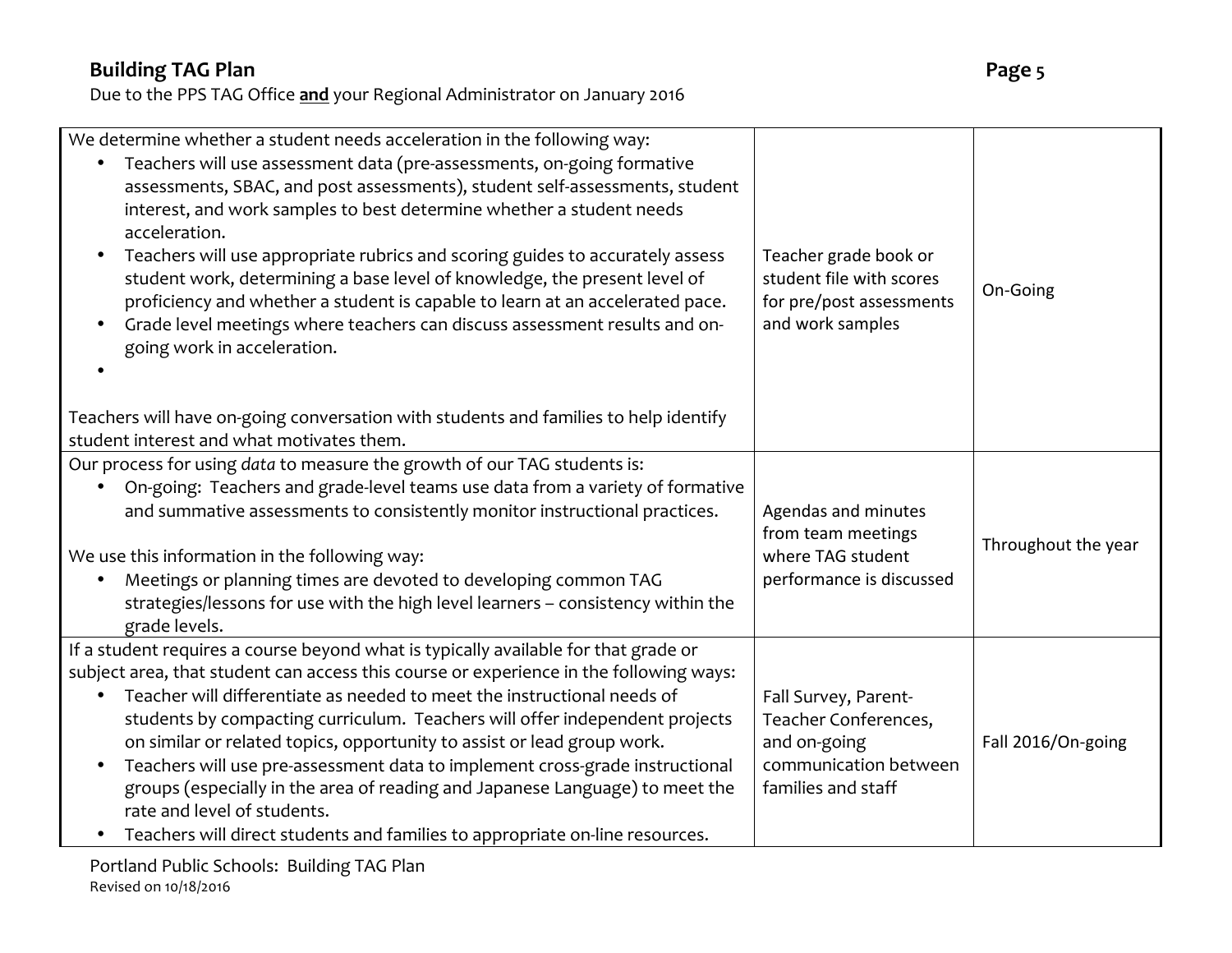| Administrator will work with teachers, students, and parents to develop<br>$\bullet$<br>additional and/or supplemental instructional options.<br>Chromebooks and laptops are used to meet students individual academic<br>needs.                                                                                                                                                                                                                                                                                                                                                                                                                                                                                                                                                                                                                   |                                                                                                                                    |          |
|----------------------------------------------------------------------------------------------------------------------------------------------------------------------------------------------------------------------------------------------------------------------------------------------------------------------------------------------------------------------------------------------------------------------------------------------------------------------------------------------------------------------------------------------------------------------------------------------------------------------------------------------------------------------------------------------------------------------------------------------------------------------------------------------------------------------------------------------------|------------------------------------------------------------------------------------------------------------------------------------|----------|
| The following options for acceleration are available at our school:<br>Students access these options in the following manner:<br>On-going in classroom accommodations for all students.<br>Subject acceleration in classroom using more advanced materials<br>Scott Foresman - tiered lessons<br>Math - Bridges Extension Activities<br>Online math, science, social science, and literacy apps are used.<br>Independent projects - School-wide poetry celebration, classroom<br>$\bullet$<br>presentations demonstrating learning, additional opportunities to make<br>classroom presentations.<br>On-going differentiation in the classroom, allowing students to gain greater<br>independence and avenues to pursue a greater level and scope of contents.<br>Writer's workshop, math problem solving, multi-variable experiments in<br>science | Work samples, student<br>observation, informal and<br>formal assessment data<br>from teacher grade book<br>and/or student file     | On-Going |
| Additional services available for TAG students include:<br>The students access these services in the following manner:<br>In School enrichment classes (these vary from year to year, but have included<br>calligraphy, Taiko drumming, dance/drama, visual arts) and a variety of cultural<br>assemblies and opportunities related to our on-going study of Japanese<br>culture and society.<br>After school classes, such as Kendo, science, and music are offered at<br>Richmond.<br>Classroom programs, school-wide assemblies, and an evening at OMSI for<br>Richmond families.                                                                                                                                                                                                                                                               | Rosters of students taking<br>enrichment classes.<br><b>School and Classroom</b><br>Newsletter<br>Web-site/Richmond List-<br>Serv. |          |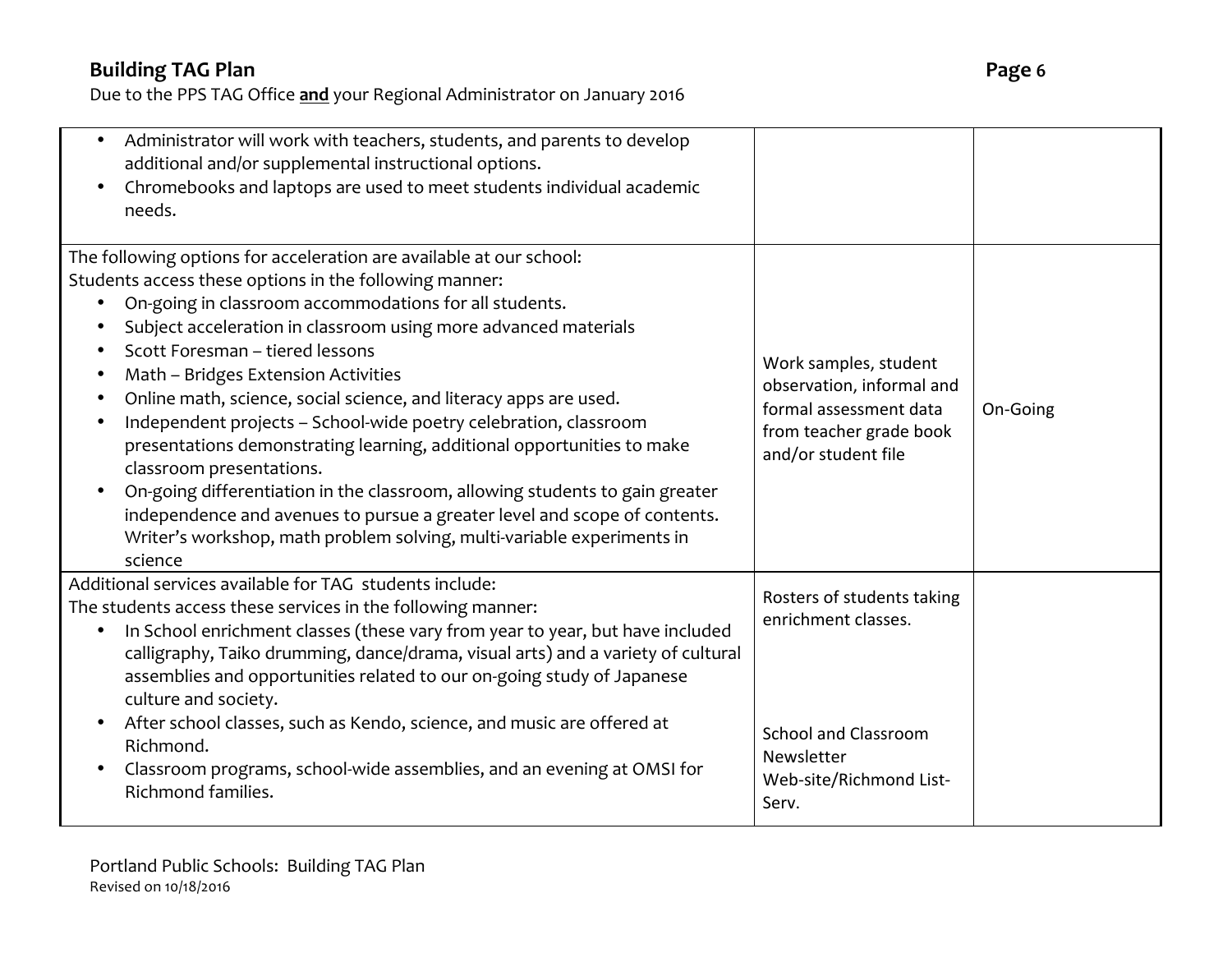Due to the PPS TAG Office **and** your Regional Administrator on January 2016

| The administrator(s) ensures the use of differentiated strategies, rigorous and relevant                                            |                      |                                                          |
|-------------------------------------------------------------------------------------------------------------------------------------|----------------------|----------------------------------------------------------|
| course work, and instruction provided at the appropriate rate and level in the following                                            |                      |                                                          |
| ways:                                                                                                                               |                      |                                                          |
| Walk-throughs to see that TAG strategies are being implemented into the<br>$\bullet$                                                |                      |                                                          |
| classroom and incorporate observation notes and data with staff both informally                                                     |                      |                                                          |
| and as a part of the evaluation process                                                                                             |                      |                                                          |
| Provide staff with professional development that connects TAG specific teaching                                                     |                      |                                                          |
| and learning strategies to over-arching school improvement goals                                                                    |                      |                                                          |
|                                                                                                                                     |                      |                                                          |
| <b>FOCUS: Responsibilities of TAG Facilitator</b>                                                                                   |                      |                                                          |
| <b>Action</b>                                                                                                                       | <b>Documentation</b> | <b>Expected Completion Date or</b><br><b>Check Point</b> |
| The administrator ensures the TAG facilitator is trained and familiar with the                                                      |                      |                                                          |
| requirements of the TAG facilitator job description, which include mandatory                                                        |                      |                                                          |
| attendance at TAG sponsored PD and coordinating the ID process in the school, in the                                                |                      |                                                          |
| following manner:                                                                                                                   |                      |                                                          |
| Select or elicit volunteer for TAG facilitator position in spring                                                                   | Meeting notes        | On-Going                                                 |
| On-going administrative support to the TAG facilitator, including meeting with                                                      |                      |                                                          |
| facilitator to review data and help coordinate professional development<br>opportunities that will be most beneficial to the staff. |                      |                                                          |
| Ensure the TAG Facilitator Checklist is followed                                                                                    |                      |                                                          |
|                                                                                                                                     |                      |                                                          |
|                                                                                                                                     |                      |                                                          |
|                                                                                                                                     |                      |                                                          |
| <b>FOCUS: Professional Development</b>                                                                                              |                      |                                                          |
| <b>Action</b>                                                                                                                       | <b>Documentation</b> | <b>Expected Completion Date or</b>                       |
| Portland Public Schools: Building TAG Plan                                                                                          |                      |                                                          |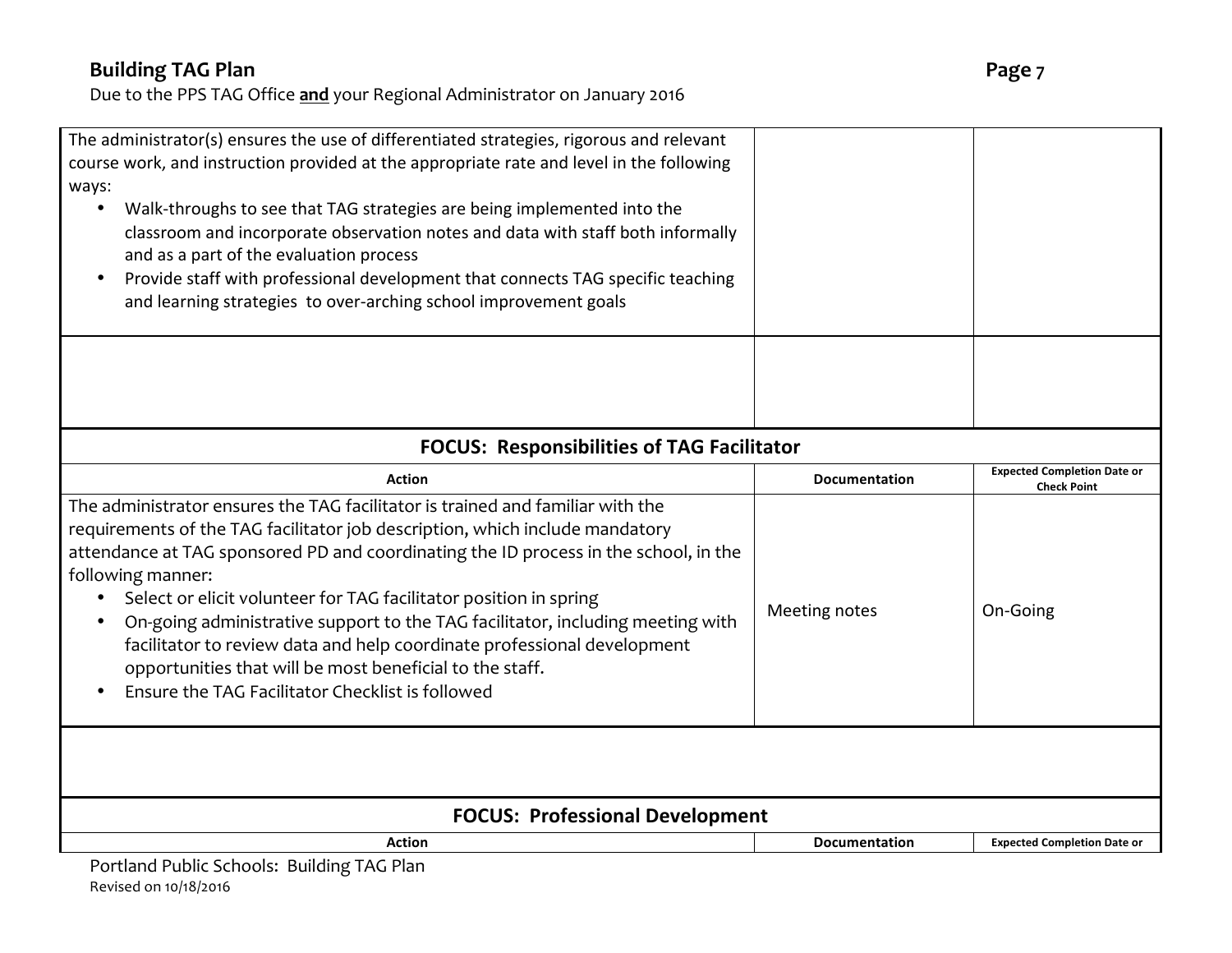|                                                                                                                                                                                                                                                                                                                                                                                                                                                                                                                                                                                                                                        |                                                              | <b>Check Point</b>                                                                                                                                                |
|----------------------------------------------------------------------------------------------------------------------------------------------------------------------------------------------------------------------------------------------------------------------------------------------------------------------------------------------------------------------------------------------------------------------------------------------------------------------------------------------------------------------------------------------------------------------------------------------------------------------------------------|--------------------------------------------------------------|-------------------------------------------------------------------------------------------------------------------------------------------------------------------|
| Four TAG Professional development sessions have been scheduled on the Richmond<br>Yearly Professional development calendar will integrate the Comprehensive<br>Achievement Plan (CAP) and our ongoing focus on equity. Topics may include:<br>CCSS - mathematical practices and shifts in literacy instruction<br>$\bullet$<br>Rigor and Relevance Framework<br>Formative assessment or assessment for learning<br>Beyond Diversity training (2 days) provided by PPS<br>Administrators/teachers will use staff meetings, collaborative planning times, or team<br>planning times to integrate these strategies into their instruction | Meeting agendas, hand-<br>outs, and teacher sign-in<br>sheet | By end of September<br>2016.<br>Fall, winter, and<br>spring 2017.<br>Professional<br>developmental dates<br>are pending until<br>school calendar has<br>been set. |

| <b>FOCUS: Communication</b>                                                                                                                                                                                                                                                                                                                                                                                                                              |                                                                                                         |                                                          |
|----------------------------------------------------------------------------------------------------------------------------------------------------------------------------------------------------------------------------------------------------------------------------------------------------------------------------------------------------------------------------------------------------------------------------------------------------------|---------------------------------------------------------------------------------------------------------|----------------------------------------------------------|
| <b>Action</b>                                                                                                                                                                                                                                                                                                                                                                                                                                            | <b>Documentation</b>                                                                                    | <b>Expected Completion Date or</b><br><b>Check Point</b> |
| Teachers communicate the differentiation strategies they're implementing in their<br>classrooms in the following ways:<br>At Back to School Night teachers communicate how a variety of strategies are<br>used to meet the rate and level of all students.<br>Sending home newsletters (at least monthly) informing families of current<br>instructional topics, curriculum highlights, and communicating up-coming<br>classroom and school-wide events. | Office file of classroom<br>newsletters<br>Agendas and back to<br>school night informational<br>packets | On-going                                                 |
| The administrator uses the school newsletter to communicate with families about TAG.                                                                                                                                                                                                                                                                                                                                                                     | <b>Richmond Newsletter</b><br>(Shinbun)                                                                 | Monthly (as needed)                                      |
| TAG Bulletin Board will be available for parents to read on the first day of school and will<br>remain posted throughout the year. It will include a copy of the Building TAG Plan,<br>current ID Process forms and other relevant information in languages represented in the<br>school community when available. The TAG Bulletin Board will be maintained by TAG<br>facilitators.                                                                     | <b>TAG Bulletin Board</b>                                                                               | On-going                                                 |